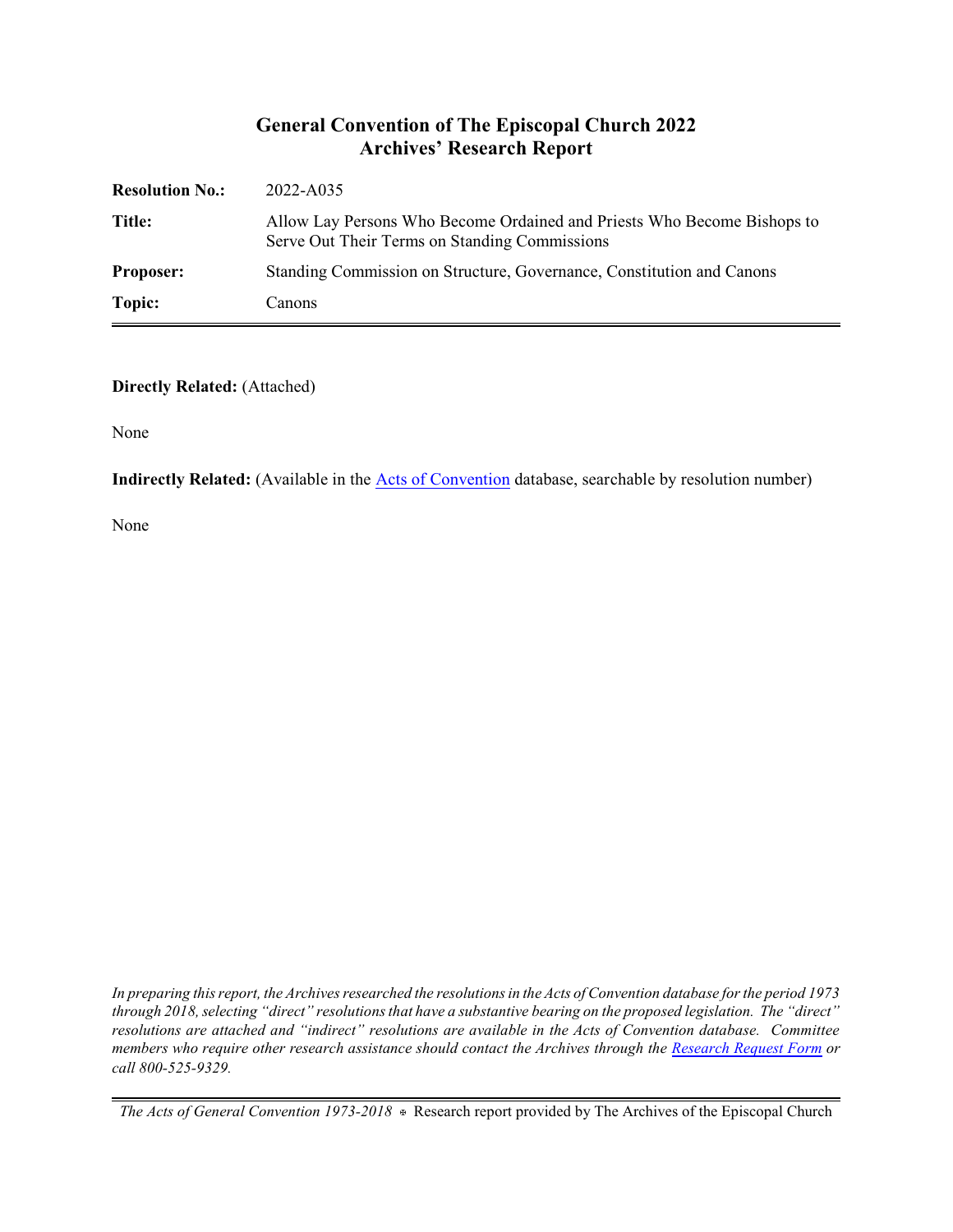# **A035 - Allow Lay Persons Who Become Ordained and Priests Who Become Bishops to Serve Out Their Terms on Standing Commissions**

#### **Final Status:** Not Yet Finalized

**Proposed by:** Standing Commission on Structure, Governance, Constitution and Canons **Requests New Interim Body**: No **Amends C&C or Rules of Order**: Yes **Has Budget Implications**: No **Cost**: **HiA:** HB **Legislative Committee Currently Assigned**: 02 - Constitution & Canons **Completion Status:** Incomplete **Latest House Action:** N/A **Supporting Documents:** No

## **Resolution Text**

*Resolved*, the House of \_\_\_\_\_\_\_\_\_\_\_\_\_\_\_\_ concurring,

That the 80th General Convention amend Canon I.1.2.a to read as follows:

Can.I.1

#### **Sec. 2**

a. The General Convention by Canon may establish Standing Commissions to study and draft policy proposals on major subjects considered to be of continuing concern to the mission of the Church. The Canon shall specify the duties of each Standing Commission. Standing Commissions shall be composed of five Bishops, five Priests and/or Deacons of this Church and ten Lay Persons, who shall be confirmed adult communicants of this Church in good standing. The Priests, Deacons, and Lay Persons are not required to be Deputies to General Convention. *Notwithstanding Canons V.4.1.b and V.4.2.b, a Lay member of a Standing Commission who is ordained Presbyter or Deacon, or a Presbyter or Deacon who is consecrated a Bishop before the next General Convention, shall not thereby become ineligible to continue to serve on the Standing Commission through the next succeeding General Convention.*